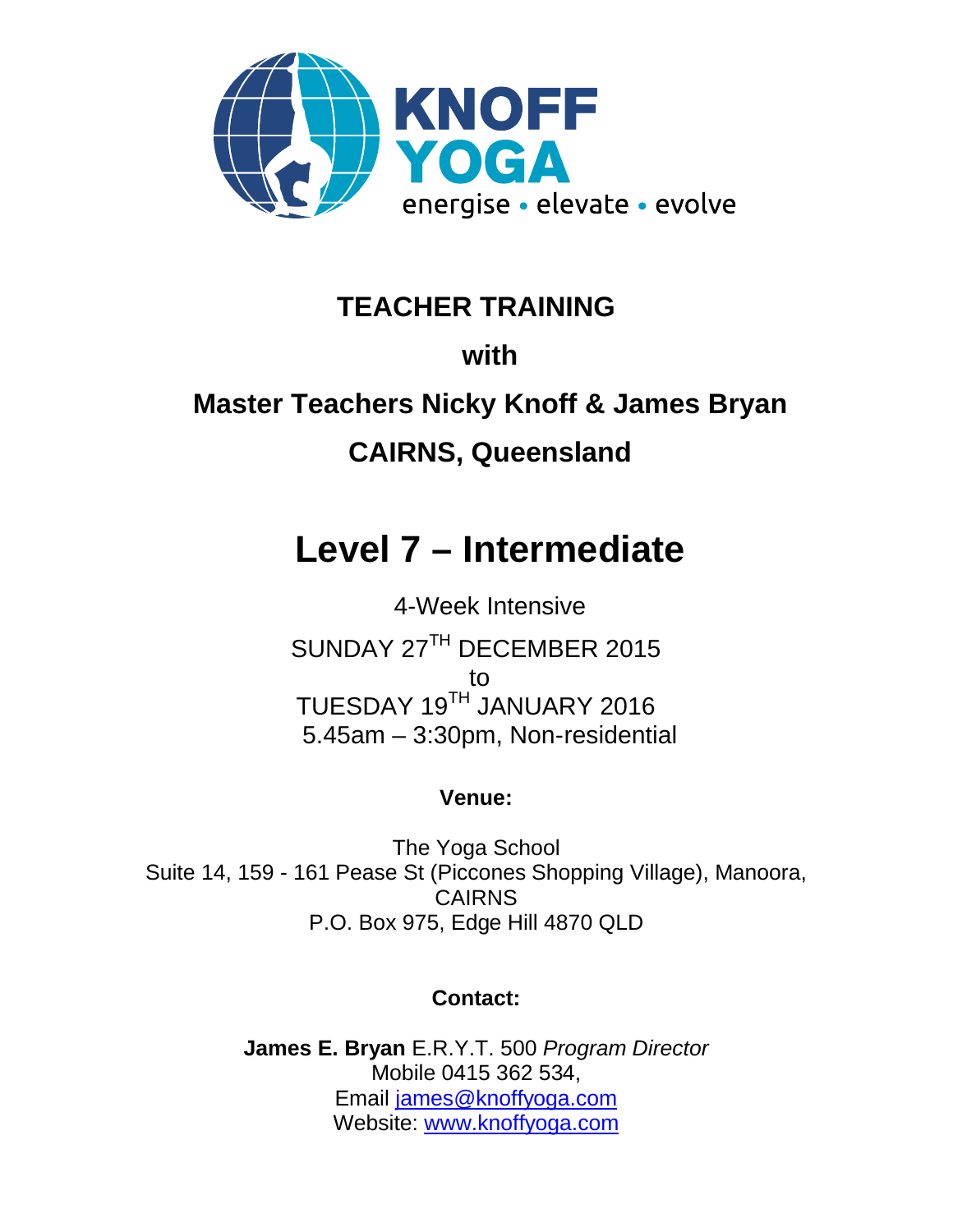#### **THE COURSE**

It is important to continue learning in yoga (as in life), especially once you are actively teaching and caught up in the world of yoga business - trying to make a living out of what we love doing. The levels in the Knoff Yoga System are designed for busy people and professional yoga teachers. Studying intensively is the most efficient way to utilise your limited and precious time.

The Knoff Yoga Asana program consist of 5 Levels:

- Discovery
- Foundation
- Intermediate
- Advanced
- Master

Each of these Levels has is own separate syllabus and each higher level is based on the one before. To attend Intermediate you need to have completed Discovery and Foundation so you are physically and mentally prepared for the task.

All of the programs are based on the unique Knoff Yoga Principles of:

- Sequencing
- Teaching
- Adjusting
- Observation
- Demonstration
- Practice
- 1. Foundation
- 2. Cardinal Directions
- 3. Centering
- 4. Earth/Heaven Extension
- 5. Scissoring
- 6. Bandhas
- 7. Co-Contraction
- 8. Spiralic Action
- 9. Reciprocal Inhibition
- 10.Body Proportions
- 11.Alignment
- 12.Timing
- 13.Creating Space
- 14.Coilng
- 15.Balancing Ha/Tha
- 16.Synchronizing Breath & Movement
- 17.Micro-Movements
- 18.Vinyasa
- 19.Balancing Strength & Flexibility
- 20.Progression
- 21.Mindfulness
- 22.Effortless Effort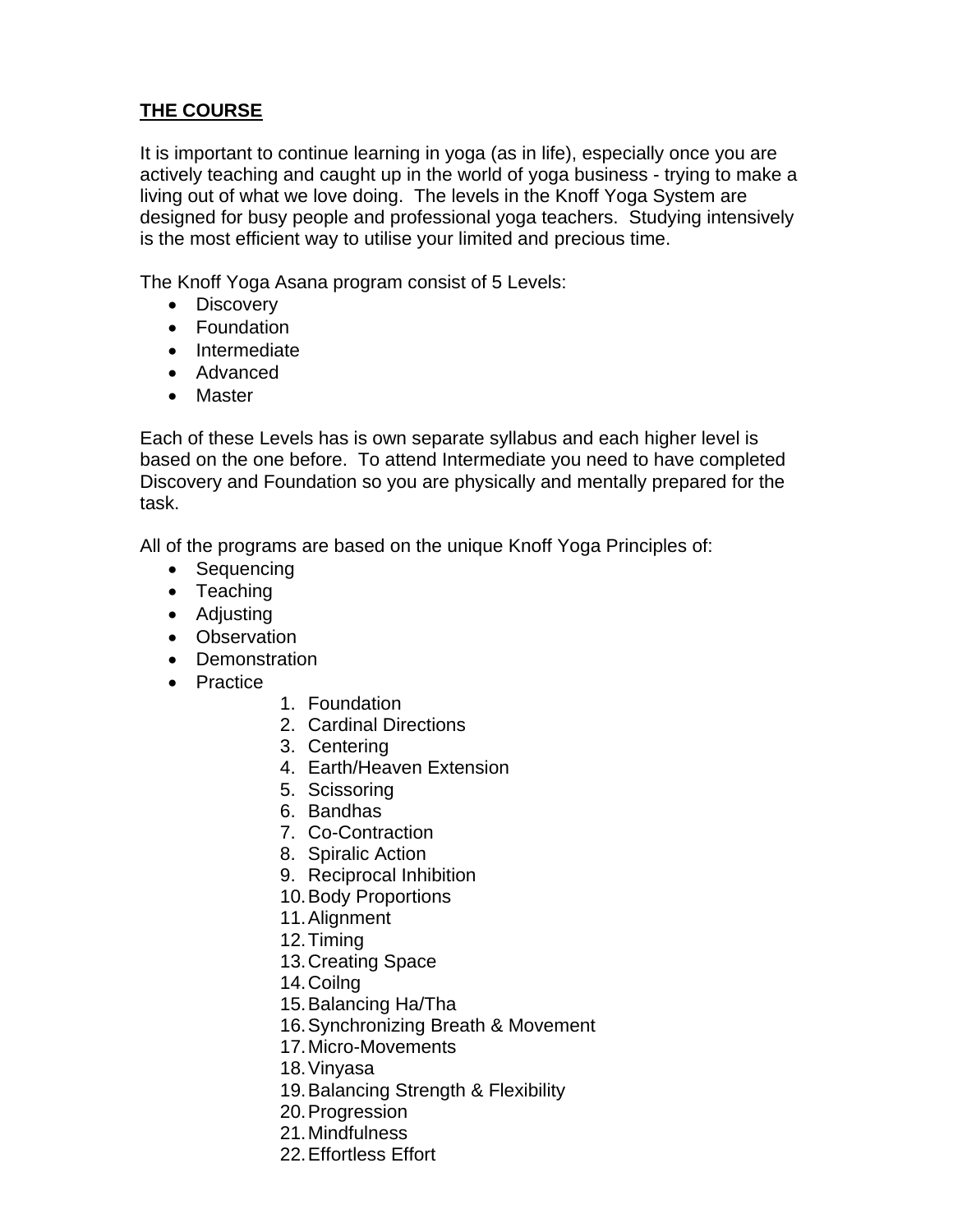#### 23.Five Elements

#### 24.Enjoyment

The Intermediate Asana, Pranayama & Meditation syllabus consist of:

- Earth & Sun Salutations
- 6 Inverted Poses (heating)
- 9 Standing Poses
- 2 Arm Balancing
- 9 Forward Bends
- 2 Sitting Poses
- 2 Abdominals
- 2 Twists
- 6 Backbends
- 8 Inverted Poses (cooling)
- Relaxation
- 9 Pranayama
- Breath focused Meditation

The Anatomy & Physiology covers the basics of movement, muscles and bones and is taught with direct application to the yoga postures. The Philosophy looks at Tantra: Revelation for Kali-Yuga, The History and Theory of Hatha Yoga, The Technology of Traditional Hatha-Yoga, Ethical Guidelines for Yoga Teachers, and Yoga Sutras Chanting.

You will not necessarily master all of the postures and techniques in four weeks, and will need to maintain the discipline and focus gained during the Course, in your self-practice after the Course. You will learn how to create a graduated, multi level practice, so that you can continue to progress without burning out.

Combined with the Discovery and Foundation syllabus, you will have enough information, knowledge and skills to teach yoga competently and successfully for many years to come.

The postures and techniques learned at this level are not suitable for beginners. In other words, do not return to your yoga studio and inflict the Intermediate syllabus on unprepared students – you will harm them!

With the Knoff Yoga System you will learn how to teach appropriate levels for a wide range of students. Beginners are taught the Discovery syllabus. When they are comfortable with this, they can progress to Foundation. Only when they are reasonably proficient with Foundation would you introduce them to the Intermediate syllabus.

We offer a further 2 Levels of study, Advanced & Master to assist in your professional development. Before thinking about attending these higher levels, you must be competent with the Intermediate program, as each new level is a big step up in effort and capability.

Students who do not wish to teach may also attend the course to intensively deepen their practice and grow their yoga knowledge.

The 4-Week Intermediate Course, combined with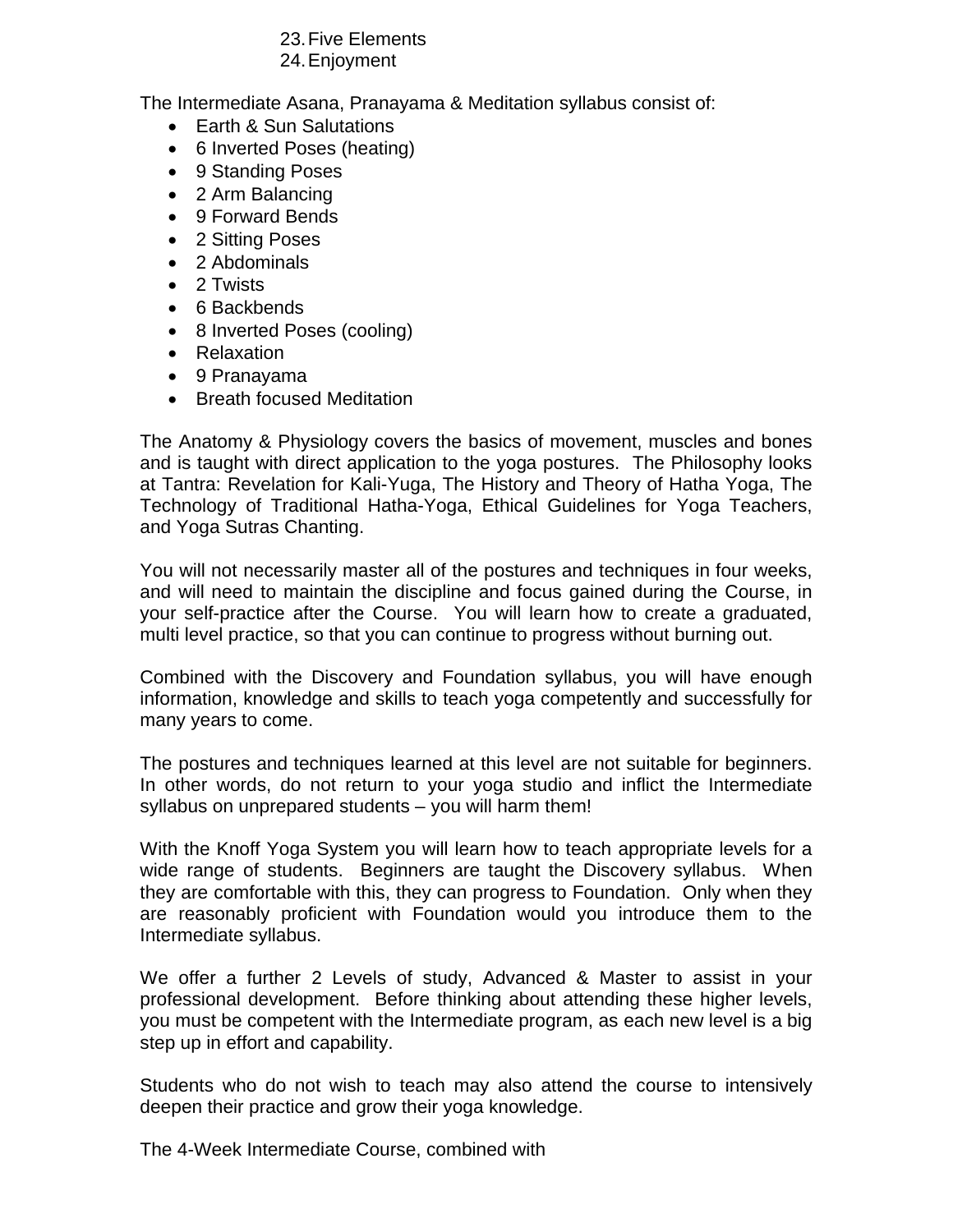- Level 2 Chair Yoga
- Level 4 Pregnancy Yoga
- $\bullet$  Level 5 Yoga Therapy A
- $\bullet$  Level 6 Yoga Therapy B

 $\bullet$ 

Provides the necessary hours to register with the **Yoga Alliance** for their 300 Hour registration, which allows yoga teachers to use Y.A. 300 after their names.

You will receive a **Teacher Training Handbook** and **Intermediate Asana Manual**.



#### **COURSE PRE-REQUISITES**

To join the Intermediate Course, you are required to have completed the Level 1 – Discovery and Level 3 – Foundation Courses, or an equivalent 200-hour certification. Please see HOW TO APPLY in this brochure for full details of the application process.

#### **PROFESSIONAL CREDENTIALS**

When you satisfactorily complete the Course requirements, you will be awarded with the professional credential of a '**Teaching Certificate' Level 7 – Intermediate**. Otherwise, you will be awarded with a 'Statement of Attendance', providing you attend all classes and complete all assignments.

The Level 7 - Intermediate Teacher Training certificate is valid for 5 years.

On completion of the 4-Week intensive, students / teacher trainees have the opportunity to study other Knoff Yoga Courses.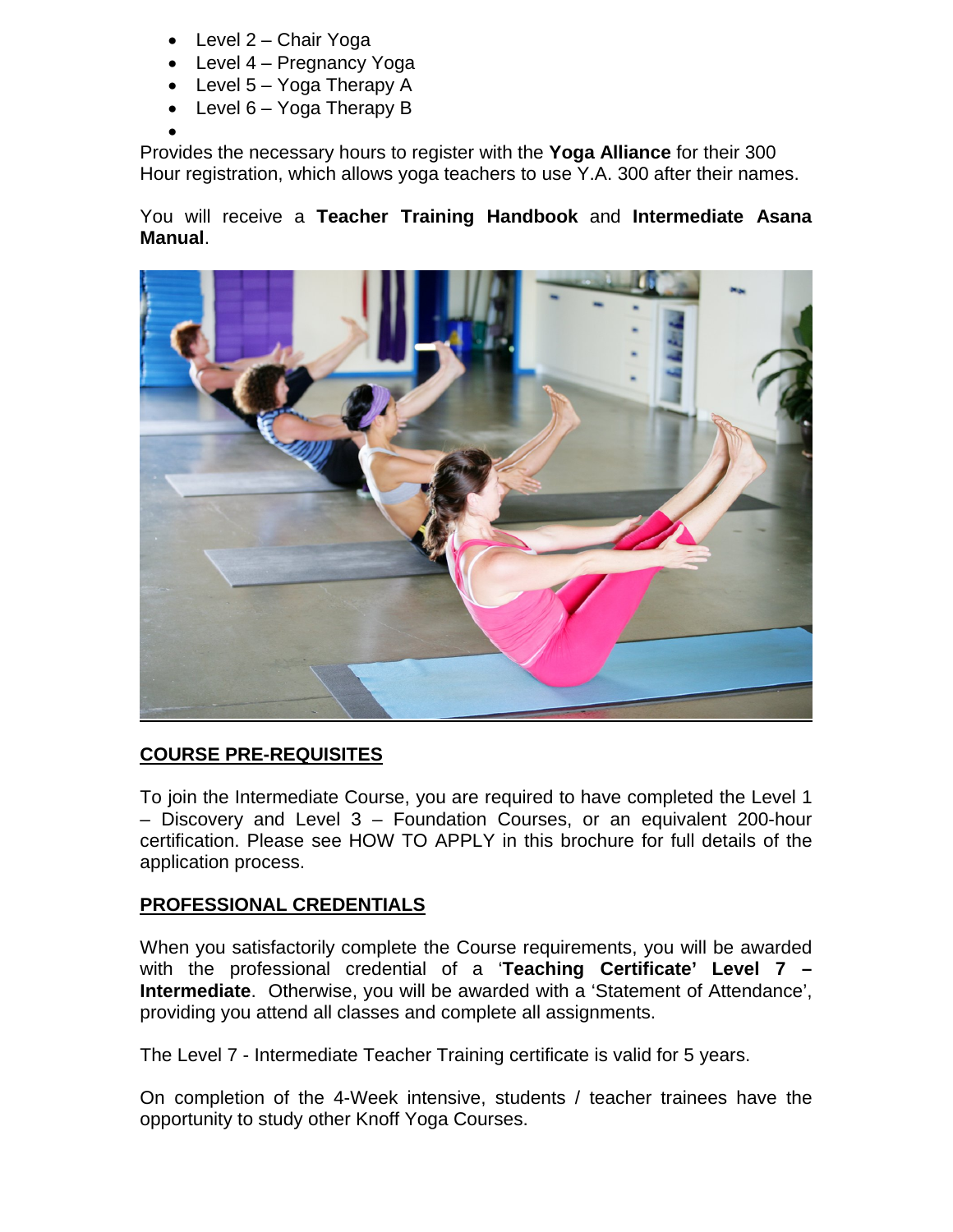#### **TIMETABLE**

| <b>TIMES</b>   | <b>MON</b>    | <b>TUES</b>      | <b>WED</b>       | <b>THURS</b>     | <b>FRI</b>       |
|----------------|---------------|------------------|------------------|------------------|------------------|
| $5:45 - 9:45$  | Asana,        | Asana,           | Asana,           | Asana,           | Asana,           |
|                | Pranayama     | Pranayama        | Pranayama        | Pranayama        | Pranayama        |
|                | & Meditation  | & Meditation     | & Meditation     | & Meditation     | & Meditation     |
| $9:45 - 11:45$ | <b>Brunch</b> | <b>Brunch</b>    | <b>Brunch</b>    | <b>Brunch</b>    | <b>Brunch</b>    |
| $11:45 - 1:00$ | Philosophy,   | Anatomy          | Philosophy,      | Anatomy          | Philosophy,      |
|                | Ethics &      | &                | Ethics &         | &                | Ethics &         |
|                | Yogic         | Physiology       | Yogic            | Physiology       | Yogic            |
|                | Lifestyle     |                  | Lifestyle        |                  | Lifestyle        |
| $1:00 - 1:15$  | Tea Break     | <b>Tea Break</b> | <b>Tea Break</b> | <b>Tea Break</b> | <b>Tea Break</b> |
| $1:15 - 3:30$  | Teaching      | <b>Teaching</b>  | Teaching         | Teaching         | Teaching         |
|                | Methodology   | Methodology      | Methodology      | Methodology      | Methodology      |

Please note:

- You are required to observe/assist in 3 public classes during the Course.
- You must attend the Graduation Ceremony, on the last Friday afternoon of the Course, to receive your Teaching Certificate.

#### **REQUIRED READING**

- Light on Yoga B.K.S. Iyengar
- Scientific Keys Volume 1: The Key Muscles of Yoga Ray Long
- Yoga Philosophy & History Manual Georg Feuerstein
- Yoga Sutras of Patanjali Workbook & CD Vyaas Houston
- The Heart of Yoga T.K.V. Desikachar

These books can be purchased via our online store.

#### **HOW TO APPLY**

Complete the online Application Form

We will send you an email that your Application has been approved.

#### **Deposit**

Once your application has been approved a non-refundable **deposit of \$500** is required to secure your place.

#### **Course fee**

**A 10% early-bird** discount is offered if the full discounted fee of **\$3,141** is paid six weeks before the course starts, by **25 May 2015** (see refund policy below).

Otherwise the full fee is **AUD \$3,490.** The fee covers all tuition, Teacher Training Handbook, Intermediate Manual and your Teaching Certificate.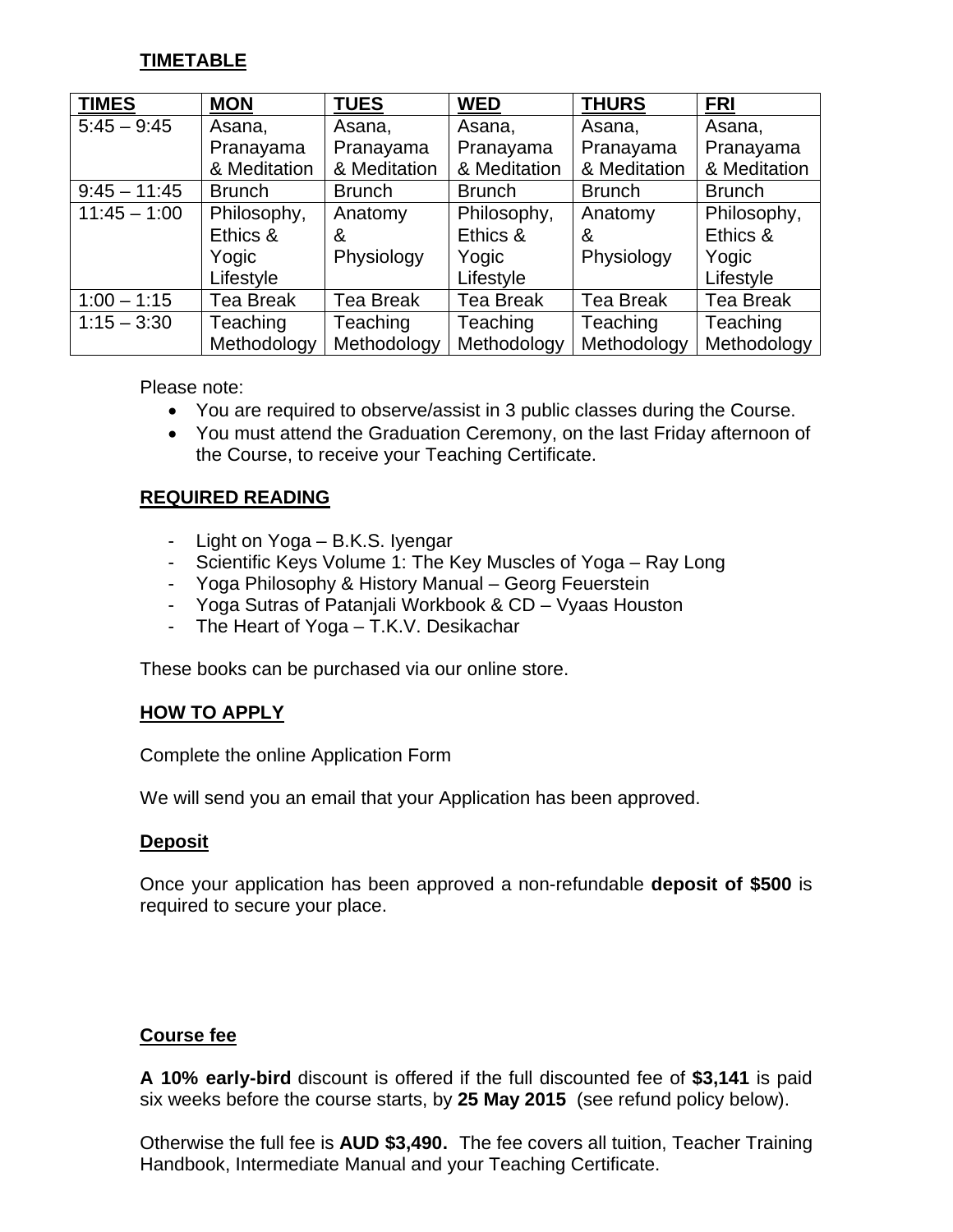#### **Balance of Payment**

The balance of the Course fee is to be paid 30 days before the course, by **6 June 2015** unless other arrangements have been agreed to.

#### **Method of Payment**

Once your application has been approved by Nicky Knoff, you will need to secure your place with a deposit and ensure that full fees are paid by 6 June, 2015.

For **national** Internet banking, make payment to: Knoff Yoga, BSB 034-664, Account Number 16-8549 (with your **surname, Cairns L7 T/T** as I.D.)

For **international** money transfers, make payment to: Knoff Yoga: Westpac Bank, Cairns Central Shop 117, Cairns Central Shopping Centre, Cairns, Queensland, Australia 4870. Australia Branch Number 034-664, Account Number 16-8549, SWIFT Code wpcau2s.

#### **REFUND POLICY**

\*\* Payment of the Early-Bird discounted Course Fees are non-refundable but may be transferred to another Course providing it is attended within 12 months.

In all other cases:

- A non-refundable deposit for each Course is required 30 days prior to start of the Course.
- Up to 31 days prior to the start of the Course full refund of your payment less non-refundable deposit.
- Within 30 days prior to the start of the Course  $-$  no refund, but you may transfer your full payment (including deposit) to another Knoff Yoga Teacher Training Course, providing it is done within 12 months.
- Once the Course has started no refund or credits on any payment, partial or full.
- $\bullet$  If the Course does not proceed  $-100\%$  refund including deposit.

**Note: To obtain a refund, all Course materials must be returned to Knoff Yoga**.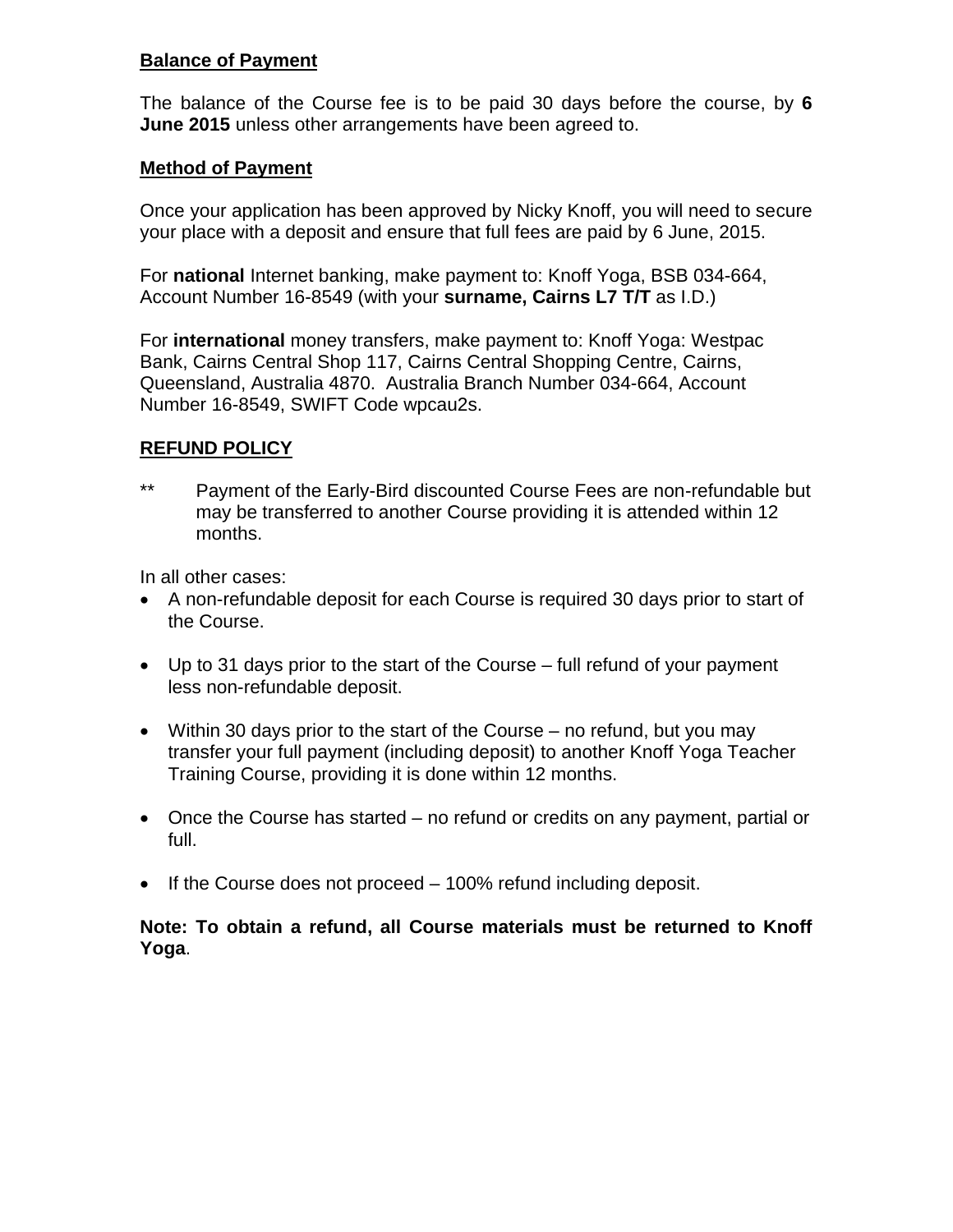

#### **TRAVEL INSURANCE**

If attending from interstate or overseas, we advise you to obtain Travel Insurance to cover any unforeseen circumstances.

#### **ADDITIONAL OPPORTUNITIES**

Yoga Alliance Registration

**Knoff Yoga** is an officially Registered Yoga School 200 & 300 Hours, with the **Yoga Alliance** (www.yogaalliance.org).

This 4-Week, Level 7 – Intermediate Course, **combined** with Level 2 – Chair Yoga, Level 4 – Pregnancy Yoga, Level 5 – Yoga Therapy A, and Level 6 – Yoga Therapy B, is registered with the Yoga Alliance (www.yogaalliance.org) for 300 hour Yoga Teacher registration. With this international registration you are able to use the letters R.Y.T. 300 (Registered Yoga Teacher) after your name for professional purposes.

Special Offers for Certificated Teachers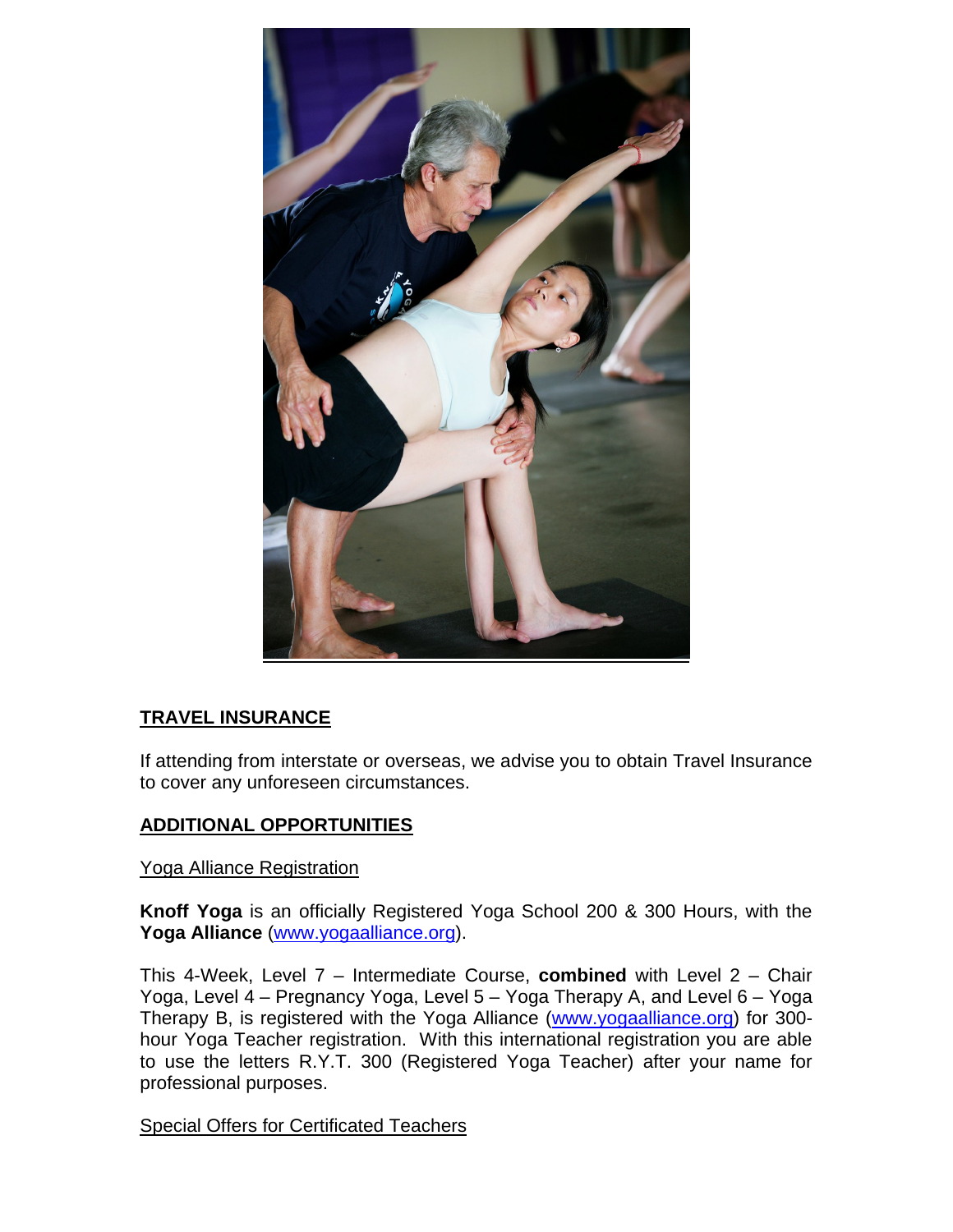Join the Knoff Yoga Association for time & cost savings:-

#### Plan B – Become a **Knoff Yoga System** Teacher

For less than \$2 per week, this membership allows you to get straight into teaching using the fully set-up **Knoff Yoga System**. We provide you with the copyrighted syllabus, teaching materials, forms, weekly themes & use of our logo for advertising media. In addition, you will have access to continuing online support & updates via our online Member Sign-In (currently under development).

#### **ON-GOING SUPPORT**

- We publish a monthly e-newsletter to help with your on-going education.
- Apply to become a **Knoff Yoga System** Teacher.
- Upgrade your Teacher Certification through our 9 Levels of Teacher Training.
- Join our workshops and retreats at our Cairns headquarters, throughout Australia & overseas.
- Obtain Yoga Alliance international registration
- Join the Nicky Knoff Association to receive discounted group insurance for Public Liability and Professional Indemnity.

#### **WHAT TO BRING & WEAR**

The Knoff Yoga School supplies all yoga equipment, including top quality mats for your use at the school. You will need to bring a yoga mat for home practice.

Be sure to bring a sarong or shawl to cover you during relaxation and to wear during meditation and pranayama.

Remember to bring the Required Reading books with you to the Course!

Wear shorts or tights and a close fitting t-shirt or singlet. Loose or baggy clothing interferes with your teacher's (and your) ability to see your body and its movements. Jewelry and valuables should not be brought to class. Please no perfumes or deodorants

#### **ACCOMMODATION**

The Course is **non-residential**, but we are happy to send you our Accommodation List to help you find reasonably priced rooms.

#### **ABOUT KNOFF YOGA**

At **Knoff Yoga** we believe that the rationale or purpose of practicing yoga is to experience freedom in the body and mind through the creation of strong, flexible, healthy, and disciplined individuals.

Master Teachers Nicky Knoff and James E. Bryan have refined the **Knoff Yoga System** drawing on over 70 years of combined experience and through direct study with the Masters of Iyengar Yoga, Ashtanga Vinyasa Yoga and Bikram Yoga.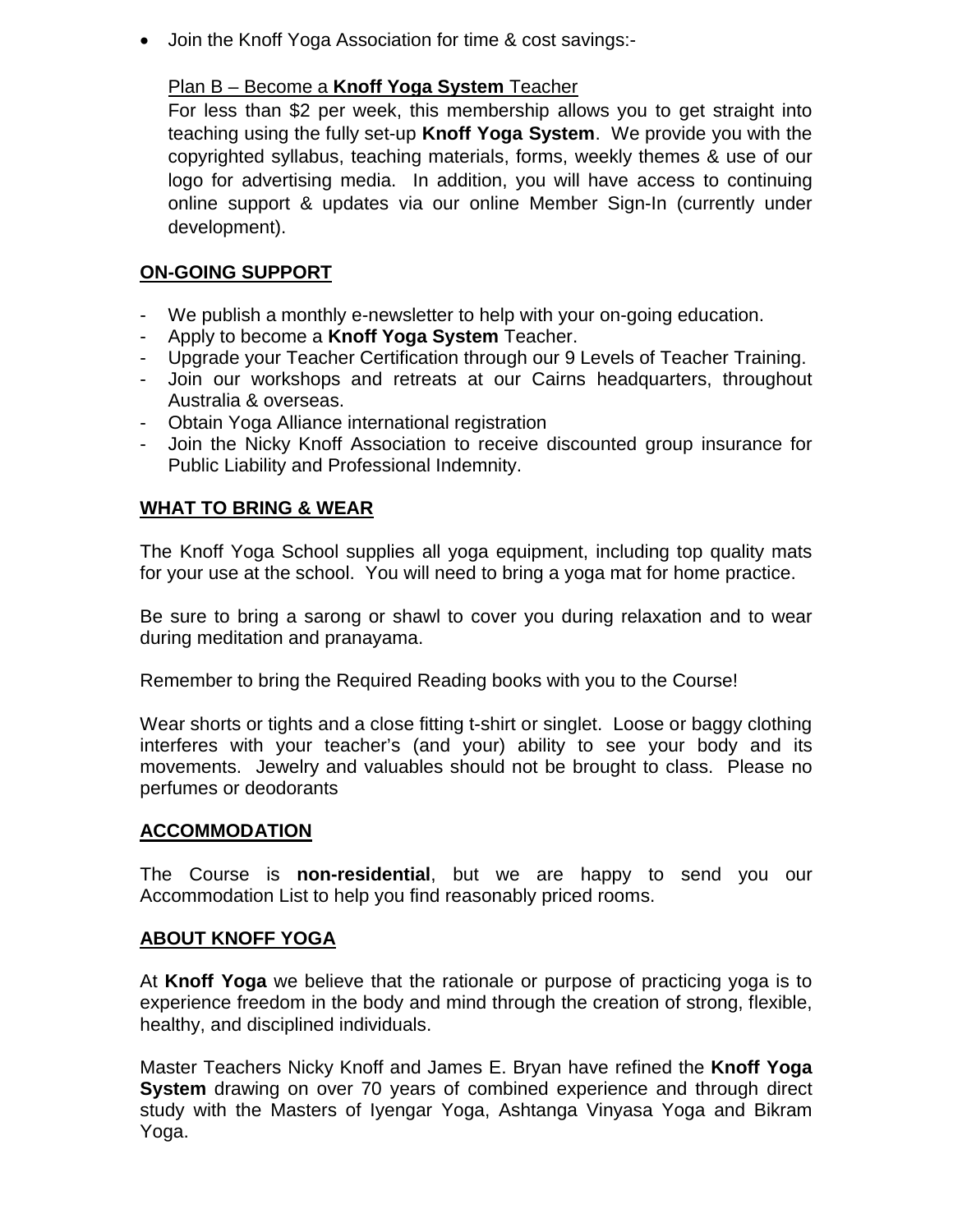Today the **Knoff Yoga System** is taught to teacher trainees and students across the globe, in countries as diverse as Australia, New Zealand, Malaysia, Taiwan, the Czech Republic, Germany and Austria.

#### **ABOUT THE KNOFF YOGA SYSTEM**

The **Knoff Yoga System** is an intelligent and dynamic program that focuses on practical detail and simplicity. It offers all students a clear understanding of every facet of yoga and caters for every level of yoga practice and teaching

The **Knoff Yoga System** incorporates the most up to date and thoroughly researched teaching programs available today.

The key focus of the **Knoff Yoga System** is to ensure correct anatomical alignment of the human body, structural balance and energetic application of yoga techniques.

All **Knoff Yoga System** techniques honour and recognize the individuality of every student and are adjusted for individual body shapes and proportions.

#### **CORE VALUES OF THE KNOFF YOGA SYSTEM**

The **Knoff Yoga System** is built on the following values:

- **The Individual** we practice and teach in step-by-step progression. We honour and respect the individuality of every student and adjust our practice and teaching for body proportions and capability.
- **Ongoing Education** we understand that for the long-term well-being of yourself and your students, education is as important as exercise.
- **Positive Communication** we understand that for a yoga teacher to cultivate the right environment for learning, they must use positive communication with constructive encouragement.
- **Strong Ethics -** we adhere to a strong ethical framework, which is enshrined in the Knoff Yoga Code of Conduct.

#### **OUR COURSES**

Knoff Yoga proudly delivers **9 Levels** of teacher training, from Discovery to Master.

- Level 1 Discovery Level 2 – Chair Yoga Level 3 – Foundation Level 4 – Pregnancy Yoga Level 5 – Yoga Therapy A Level 6 – Yoga Therapy B Level 7 – **Intermediate** Level 8 – Advanced
- Level 9 Master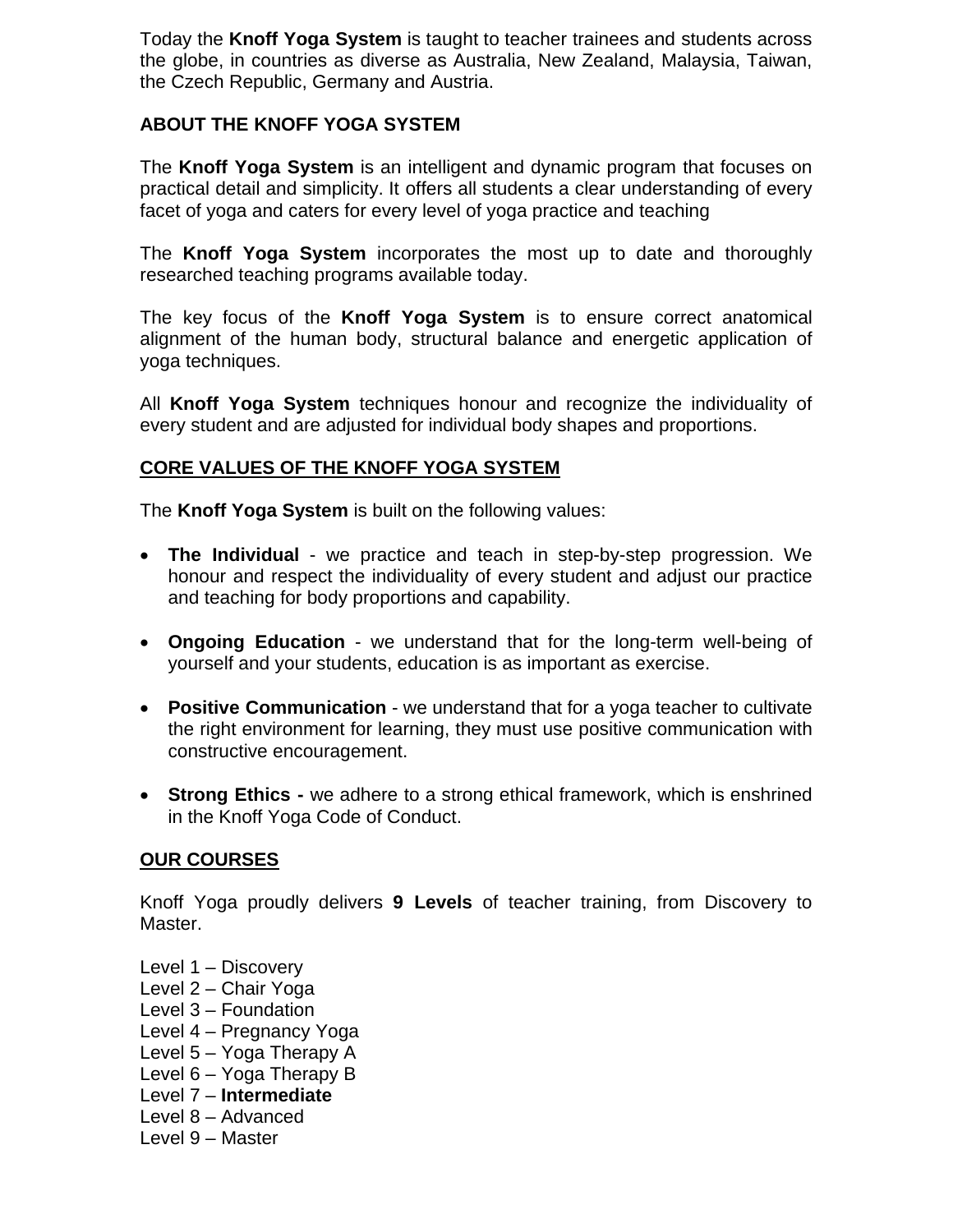All our Course levels cover a comprehensive syllabus including:

- Asana
- Pranayama
- Meditation
- Teaching Methodology
- Philosophy, Ethics & Yogic Lifestyle
- Anatomy & Physiology

#### **TEACHER TRAINER**

The course is taught by Nicky Knoff (Founder & Master Yoga Teacher) and James Bryan. Nicky has over 40 years yoga experience and has studied directly with the Masters of the Iyengar, Ashtanga Vinyasa and Bikram traditions of yoga. Nicky's full biography is attached at the end of this brochure.

To contact Nicky you can email her at nicky@knoffyoga.com. Specific course enquiries can be directed to Program Director Teacher James Bryan james@knoffyoga.com

#### **TESTIMONIAL**

*"Nicky and James are wonderful teachers and they live and breathe Yoga in their daily life.*

*Yoga is a lifelong path as well as a path of transformation. Having a genuine teacher is a key ingredient.*

*I feel very fortunate to have had James and Nicky as my teachers.*

*Since my training I have referred many people to their teacher training courses and have always received great feedback.*

*At Knoff Yoga students receive hands on input from two of Australia's leading Master teachers. Both Nicky and James are with the students from the beginning of the course to the end and are always available for on-going support and interaction.*

*I highly recommend them."* **Mark Togni, Gold Coast Yoga Centre**

#### **THE KNOFF YOGA TEACHING & PRACTICE METHODOLOGY**

The **Knoff Yoga System** teacher training will give you the opportunity to share the life-enhancing benefits of yoga with others and to join a rapidly growing profession that has the potential to change your life and those around you.

As part of the **Knoff Yoga System** you will learn how to teach **5 Essential Components** in every class in order to give your students a comprehensive lesson:

- **Meditation** non-religious mind centering techniques
- **Pranayama** breathing exercises for mental clarity and physical vitality
- **Asana** anatomically aligned, structurally balanced yoga poses to